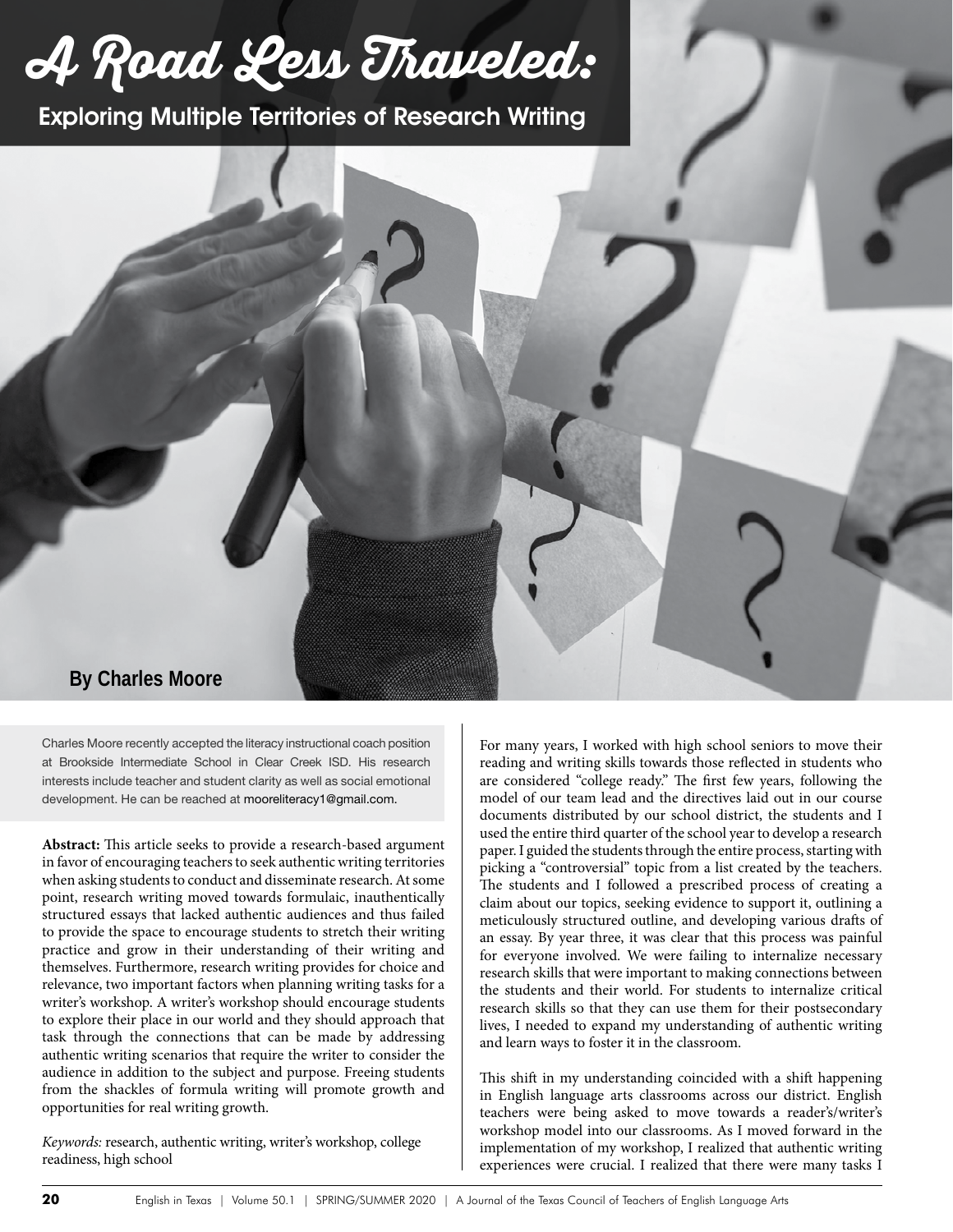asked the students to perform that were inauthentic and focused more on the writing task than the writer. I also learned that writers write from places that are deeply personal and that held true for research writing as well. Thus, I began to brainstorm different writing territories that could allow students to explore specific research skills, while allowing students to see how their writing can help them learn more about their place in the world.

#### **Research in a Writer's Workshop**

A writer's workshop is designed to invite students into writing territories that are deeply personal. Research writing does not have to be clinical, and I found the need to extend the invitation to students so that they could take control of their learning. Moreover, it is important that students begin to identify their place in our world. Styslinger (2006), when considering research as a form, asks the question, "But how were students to represent their learning about self and society through writing?" (p. 54). The answer for the writers in my classroom is that they should explore their understanding of themselves within the context of their society and in doing so, begin to shape their definition of themselves. Instead of looking outward for clues that would help us shape our identity, we looked inward. I asked the students to consider issues that engaged their desire to learn more. I asked them to think about ideas that challenged their beliefs and forced them to define themselves. Furthermore, as students move towards high school graduation, they need to examine how their understanding of the world shifts and evolves because the exit from public school and the entrance into the next station of their lives requires them to be able to. Additionally, Styslinger (2006) ponders, "How could students transform their consciousness into a written form that others could understand?" (p. 54). This question sparks a conversation into which students and teachers should enter. They should consider

how the process of recording their thinking on the page reflects the process of revising and polishing their beliefs. Furthermore, a reader's/writer's workshop encourages teachers to shift the power dynamic of learning from themselves to the students, inviting them to seek their own learning path, encouraging a growth mindset that exists within lifelong learners. Research writing when "personal and organic" is the perfect opportunity for students to draw upon their personal experience as a means of gaining insight into themselves and their "roles in society" (Styslinger, 2006, p. 54). Those roles differ on a person by person basis and an effective writing environment attempts to nurture each writer according to their specific needs. My work has proven that asking thirty students in one class to write identically organized, developed, and researched papers, even when the topics vary, is not only impossible, but potentially damaging to the writing lives of the learners. One size does not fit all. When I restrict their creativity and take away their efficacy, I strip them of ownership and drive them away from identifying as writers. Building a writing identity serves learners beyond the tasks of academia because the skills of inquiry and the skills writers learn about how to most effectively express themselves extend beyond gradebooks and report cards. Moreover, the workshop model is driven by the idea that formative assessment informs future instruction throughout the writing process, and therefore, many questions must be asked about how students are acquiring and utilizing workshop skills. Styslinger (2006) suggests, "To answer these queries, [he] relied on the information revealed by students' writing" (p. 54). This is a foundational part of the writer's workshop.

## **Research Writing Skills**

The skills required of research writing lend themselves perfectly to being learned through a writer's workshop. These skills include creating a defensible claim, taking notes, citing sourced material,

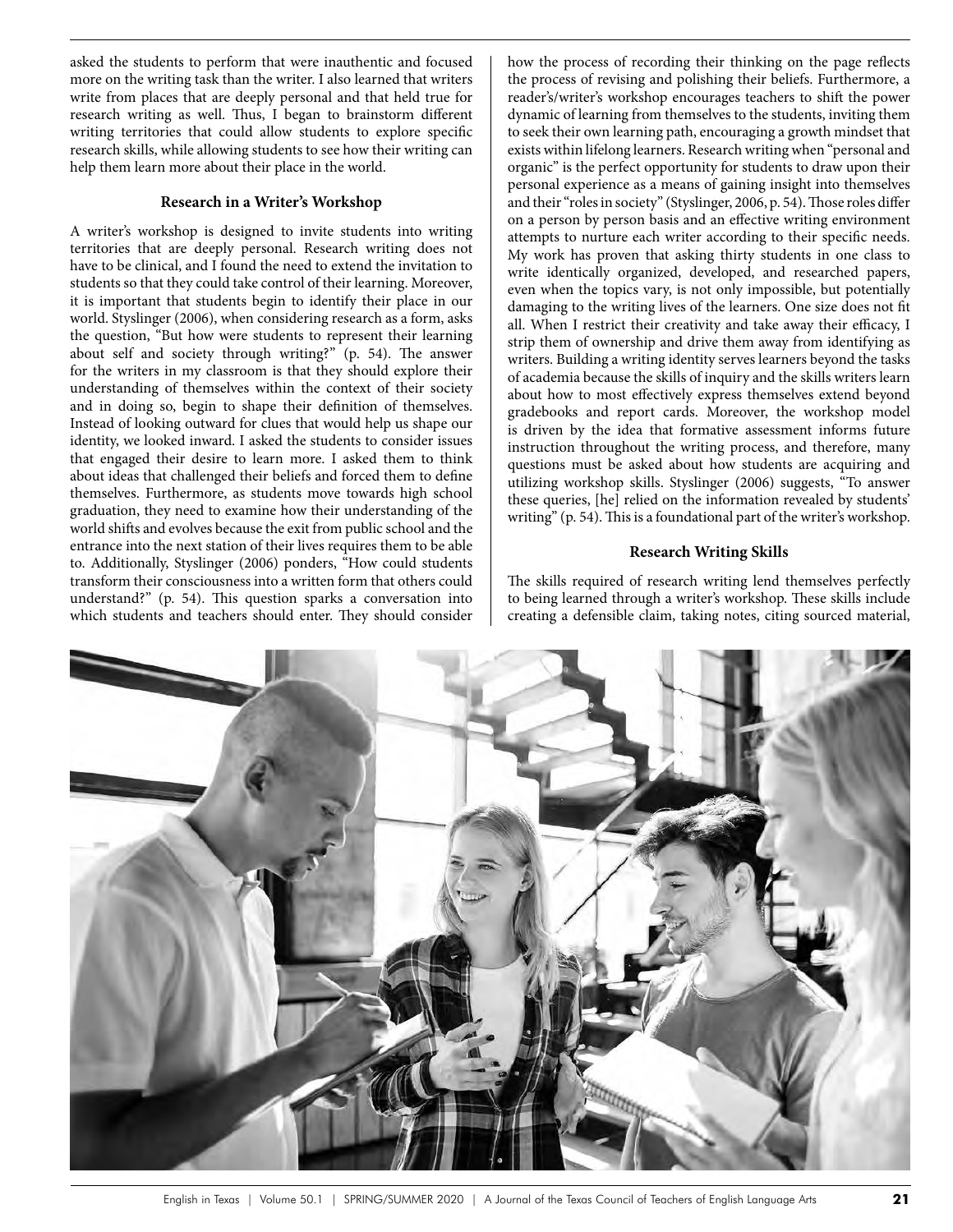the instructional progression must be designed with specific skills in mind. However, Farrison (1945) argues, "Confusion begins with the term *research* itself" (p. 484). I found that within a team of four teachers who planned a research unit together, the goals and skills that each teacher intended to cover varied a great deal. Moreover, the purpose of research writing, and its inclusion in our curriculum, was often debated within my teaching team and among teachers across the district. We lacked clarity and that lack of clarity transferred to the students, robbing them of the time and space to which they are entitled. I agreed with the idea that "the reason for writing a research paper is to interpret and analyze data and to deduce logical conclusions" (Szentkiralyi, 1996, p. 76). Many teachers clung to the belief that research writing was, for the most part, an opportunity to teach students how to cite sources and write thesis sentences. For me, I began to finally realize that research is about discovery. Styslinger (2006) remarks, "I embrace the process of seeking, of not knowing" (p. 53). The results of that investigative process will not fit into a predesigned outline or five paragraph essay for every student. Instead, research is an opportunity to discover different forms and organizational skills that allow writers to experiment with new patterns and modes. Stylslinger (2006) further argues that when we remove limitations on the elements of research, such as length, number of citations, or form and format, "students are no longer constrained by the singularity of an idea" (p. 56). When writers are invited to learn new skills and then experiment with those skills using their own unique voice, they can create new ideas that reach beyond any prescriptive writing style. Broskoske (2007) likens the search for evidence, that supports a claim, to the ways that lawyers build their cases before entering court rooms (p. 32). The search for evidence "forced the students to

creating a bibliography or references page, integrating sources into text with commentary, and planning for writing. Thus, I discovered,

research go far beyond incorporating material from quality sources using commas, parenthesis, and quotation marks.

# **Authentic Writing**

Writers struggle to connect to writing tasks when they cannot find relevance to their own specific needs and interests. Asking high school seniors to inquire about and conduct research on topics with which they do not have a deeply personal connection is opening them up to an opportunity for failure. However, if we ask students to engage with authentic writing tasks that are addressed to authentic audiences, and with topics to which they can create deep personal connections, we discover an opportunity for connections otherwise ignored. Szentkiralyi (1996) suggests that "the first key to writing effective research papers is personal relevance" (p. 75). Not only that, but purpose, sometimes driven by audience, is paramount and asking "the answerable question . . . is important since so many research papers crash and burn because of initial lack of focus" (p. 75). Without an authentic direction, students fail to find a specific focus. Clearly, when students fail to understand the purpose, "they also lack an understanding of how to proceed in preparing the paper" (Broskoske, 2007, p. 31). Writers cannot even begin the process of research writing if they do not understand what they are writing about and to whom they are writing. A writer cannot even begin to construct an argument without deciding on their subject and their audience.

# **Potential Territories**

I believe that research is more than information, it is advocacy. Multitudes of writing territories, types, and modes of writing exist that encourage writers to explore ideas for which they can advocate. Writers deserve the opportunity to seek topics that enflame an exigence that demands they explore and share their understanding of the forces that shape their world. Thus, I sought to discover authentic writing territories that provided clear audiences and purposes so that students could create deeper connections to their own voices. We shifted from beginning with someone else's idea and instead thought about what provokes passion within us. Any question that began with "Can I . . . " was interrupted with a "Yes." Some of the writers explored the threat of school shooters whose horrific acts robbed them of their feelings of safety and then wrote to lawmakers so that they would consider changing the law or to their superintendent of schools so that he would bring forth safety measures on their campus that could save their lives. Others learned about how climate changed affected their safety as residents of the Gulf Coast of Texas. Some appealed to their principal to address what they felt were draconian rules regarding electronic devices and the dress code. No matter their subject, when they were given the space and the place within which to research and write, they sought out their own understanding instead of relying on the wisdom of the adult in the room. The weight of learning shifted from me to them and they grew exponentially. For the most part, they stopped focusing on the research paper defined in the curriculum documents and began learning about themselves. They sought to inform an awareness of their world by seeking information and insight. Szentkiralyi (1996) found that the writing "became more focused and relevant, for their purpose in writing the paper was to communicate their results, not merely to fulfill form requirements as would have been the case in the mythical research paper" (p. 77). Additionally, he asserts that when teachers "provide them with circumstances in which bibliographic forms and conventions are in the foreground, then they will concentrate on these forms at the expense of the thinking and analysis that should go into

reason and to open their procedure to critical inquiry; they must be able to justify their choices" (Szentkiralyi, 1996, p. 76). Moreover, Farrison (1945) points out how "accuracy and conciseness of expression are of paramount importance" (p. 485). The skills of